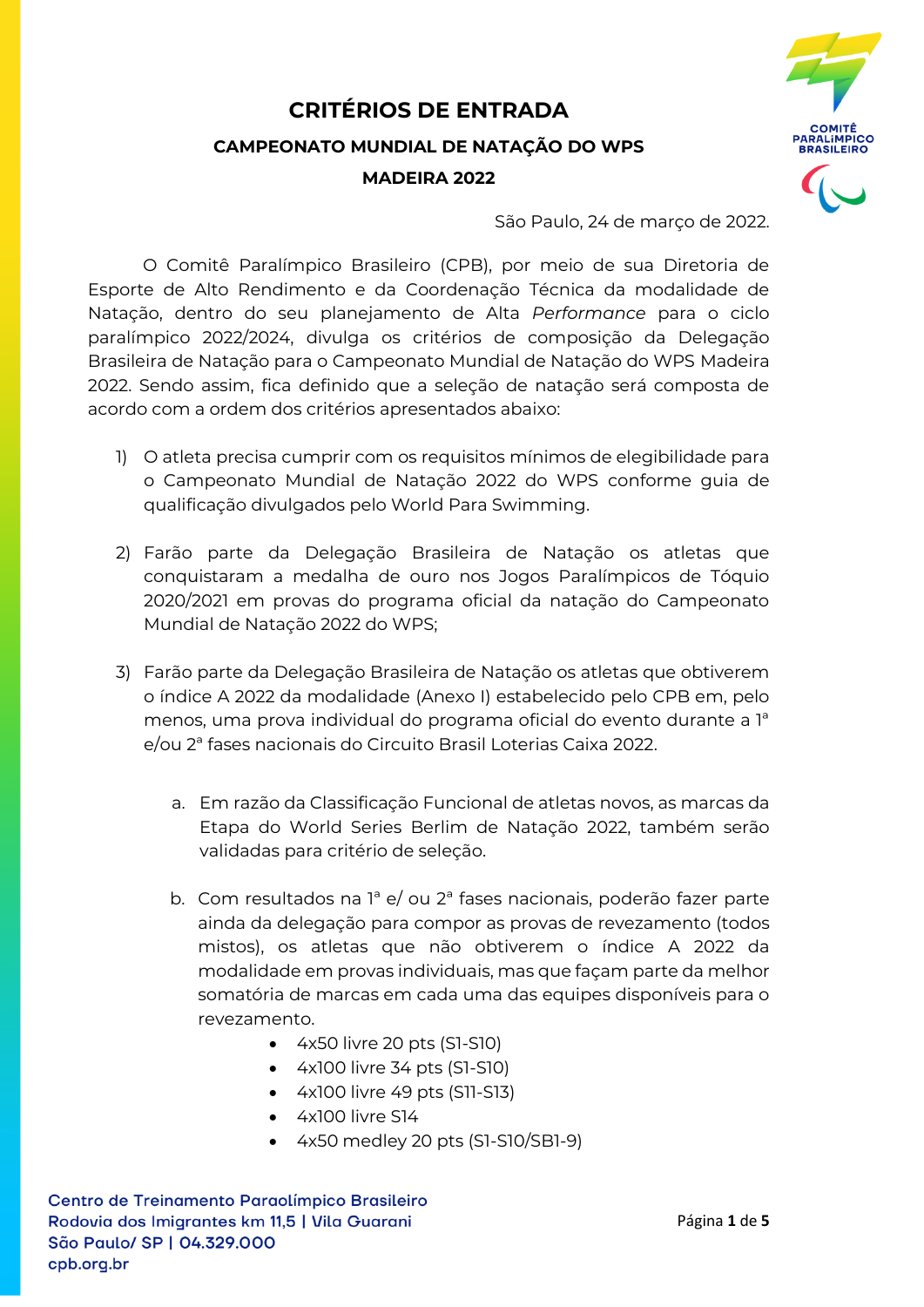

- 4x100 medley 34 pts (S1-S10/SB1-9)
- 4x100 medley 49 pts (S11-S13/SB11-13)
- 4x100 medley S14

4) Por conta da participação de atletas em bancas de Classificação Funcional, também farão parte da Delegação Brasileira de Natação os atletas que obtiverem o índice A 2022 da modalidade (Anexo I) estabelecido pelo CPB, na Etapa do World Series de Natação 2022, realizada em Berlim.

> **Diretoria de Esporte de Alto Rendimento Comitê Paralímpico Brasileiro**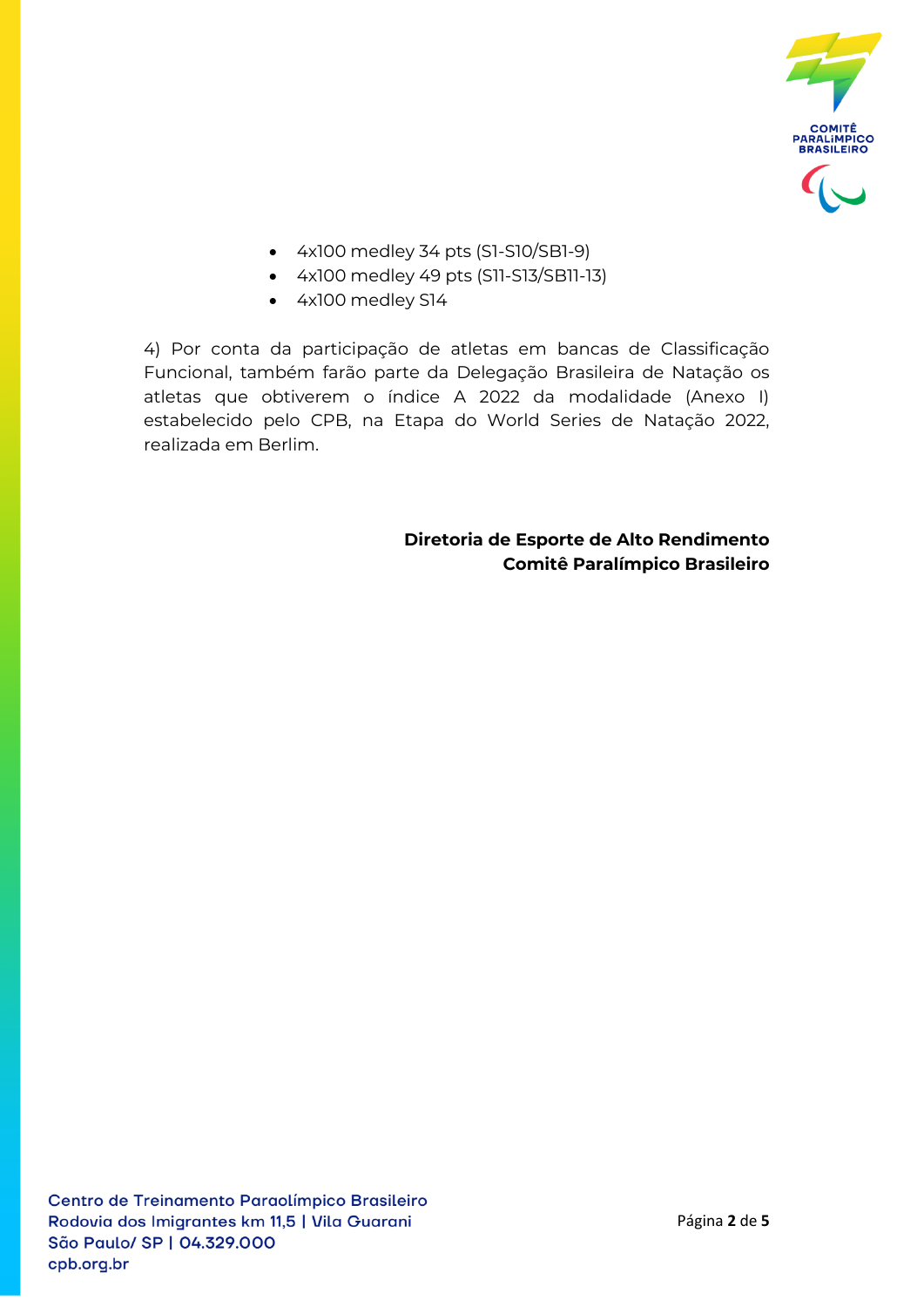

## **ANEXO I**

## **ÍNDICE A NATAÇÃO 2022**

| <b>PROVA - MASCUNILO</b>  | Índice A<br><b>2022 SW</b> | <b>PROVA - FEMININO</b>     | Índice A<br><b>2022 SW</b> |
|---------------------------|----------------------------|-----------------------------|----------------------------|
| Men's 50 m Freestyle S1   | 00:46,48                   | Women's 50 m Freestyle S1   | 01:03,60                   |
| Men's 50 m Freestyle S2   | 00:46,48                   | Women's 50 m Freestyle S2   | 01:03,60                   |
| Men's 50 m Freestyle S3   | 00:46,48                   | Women's 50 m Freestyle S3   | 01:03,60                   |
| Men's 50 m Freestyle S4   | 00:39,37                   | Women's 50 m Freestyle S4   | 00:40,99                   |
| Men's 50 m Freestyle S5   | 00:32,89                   | Women's 50 m Freestyle S5   | 00:38,78                   |
| Men's 50 m Freestyle S6   | 00:30,48                   | Women's 50 m Freestyle S6   | 00:33,53                   |
| Men's 50 m Freestyle S7   | 00:28,24                   | Women's 50 m Freestyle S7   | 00:33,70                   |
| Men's 50 m Freestyle S8   | 00:27,06                   | Women's 50 m Freestyle S8   | 00:31,47                   |
| Men's 50 m Freestyle S9   | 00:25,53                   | Women's 50 m Freestyle S9   | 00:29,42                   |
| Men's 50 m Freestyle S10  | 00:24,48                   | Women's 50 m Freestyle S10  | 00:28,26                   |
| Men's 50 m Freestyle S11  | 00:26,54                   | Women's 50 m Freestyle S11  | 00:30,34                   |
| Men's 50 m Freestyle S12  | 00:24,47                   | Women's 50 m Freestyle S12  | 00:27,90                   |
| Men's 50 m Freestyle S13  | 00:24,24                   | Women's 50 m Freestyle S13  | 00:27,68                   |
| Men's 100 m Freestyle S1  | 01:50,25                   | Women's 100 m Freestyle S1  | 02:06,02                   |
| Men's 100 m Freestyle S2  | 01:50,25                   | Women's 100 m Freestyle S2  | 02:06,02                   |
| Men's 100 m Freestyle S3  | 01:50,25                   | Women's 100 m Freestyle S3  | 02:06,02                   |
| Men's 100 m Freestyle S4  | 01:24,88                   | Women's 100 m Freestyle S4  | 01:32,36                   |
| Men's 100 m Freestyle S5  | 01:12,97                   | Women's 100 m Freestyle S5  | 01:22,44                   |
| Men's 100 m Freestyle S6  | 01:06,51                   | Women's 100 m Freestyle S6  | 01:14,89                   |
| Men's 100 m Freestyle S7  | 01:02,81                   | Women's 100 m Freestyle S7  | 01:13,41                   |
| Men's 100 m Freestyle S8  | 00:58,91                   | Women's 100 m Freestyle S8  | 01:08,49                   |
| Men's 100 m Freestyle S9  | 00:56,40                   | Women's 100 m Freestyle S9  | 01:03,50                   |
| Men's 100 m Freestyle S10 | 00:53,79                   | Women's 100 m Freestyle S10 | 01:01,28                   |
| Men's 100 m Freestyle S11 | 00:59,09                   | Women's 100 m Freestyle S11 | 01:07,92                   |
| Men's 100 m Freestyle S12 | 00:53,43                   | Women's 100 m Freestyle S12 | 01:00,72                   |
| Men's 100 m Freestyle S13 | 00:53,69                   | Women's 100 m Freestyle S13 | 01:00,11                   |
| Men's 200 m Freestyle S1  | 06:47,42                   | Women's 200 m Freestyle S1  | 05:43,46                   |
| Men's 200 m Freestyle S2  | 04:37,06                   | Women's 200 m Freestyle S2  | 05:43,46                   |
| Men's 200 m Freestyle S3  | 03:43,77                   | Women's 200 m Freestyle S3  | 05:18,14                   |
| Men's 200 m Freestyle S4  | 03:01,50                   | Women's 200 m Freestyle S4  | 03:41,37                   |
| Men's 200 m Freestyle S5  | 02:42,89                   | Women's 200 m Freestyle S5  | 02:54,71                   |
| Men's 200 m Freestyle S14 | 01:55,58                   | Women's 200 m Freestyle S14 | 02:13,14                   |
| Men's 400 m Freestyle S6  | 05:11,70                   | Women's 400 m Freestyle S6  | 05:28,82                   |
| Men's 400 m Freestyle S7  | 04:47,20                   | Women's 400 m Freestyle S7  | 05:20,59                   |
| Men's 400 m Freestyle S8  | 04:35,12                   | Women's 400 m Freestyle S8  | 05:06,00                   |
| Men's 400 m Freestyle S9  | 04:17,86                   | Women's 400 m Freestyle S9  | 04:49,49                   |
| Men's 400 m Freestyle S10 | 04:11,99                   | Women's 400 m Freestyle S10 | 04:45,66                   |
| Men's 400 m Freestyle S11 | 04:47,98                   | Women's 400 m Freestyle S11 | 05:24,63                   |

| Índice A<br>2022 SW | <b>PROVA - FEMININO</b>     | Índice A<br><b>2022 SW</b> |
|---------------------|-----------------------------|----------------------------|
| 00:46,48            | Women's 50 m Freestyle S1   | 01:03,60                   |
| 00:46,48            | Women's 50 m Freestyle S2   | 01:03,60                   |
| 00:46,48            | Women's 50 m Freestyle S3   | 01:03,60                   |
| 00:39,37            | Women's 50 m Freestyle S4   | 00:40,99                   |
| 00:32,89            | Women's 50 m Freestyle S5   | 00:38,78                   |
| 00:30,48            | Women's 50 m Freestyle S6   | 00:33,53                   |
| 00:28,24            | Women's 50 m Freestyle S7   | 00:33,70                   |
| 00:27,06            | Women's 50 m Freestyle S8   | 00:31,47                   |
| 00:25,53            | Women's 50 m Freestyle S9   | 00:29,42                   |
| 00:24,48            | Women's 50 m Freestyle S10  | 00:28,26                   |
| 00:26,54            | Women's 50 m Freestyle S11  | 00:30,34                   |
| 00:24,47            | Women's 50 m Freestyle S12  | 00:27,90                   |
| 00:24,24            | Women's 50 m Freestyle S13  | 00:27,68                   |
| 01:50,25            | Women's 100 m Freestyle S1  | 02:06,02                   |
| 01:50,25            | Women's 100 m Freestyle S2  | 02:06,02                   |
| 01:50,25            | Women's 100 m Freestyle S3  | 02:06,02                   |
| 01:24,88            | Women's 100 m Freestyle S4  | 01:32,36                   |
| 01:12,97            | Women's 100 m Freestyle S5  | 01:22,44                   |
| 01:06,51            | Women's 100 m Freestyle S6  | 01:14,89                   |
| 01:02,81            | Women's 100 m Freestyle S7  | 01:13,41                   |
| 00:58,91            | Women's 100 m Freestyle S8  | 01:08,49                   |
| 00:56,40            | Women's 100 m Freestyle S9  | 01:03,50                   |
| 00:53,79            | Women's 100 m Freestyle S10 | 01:01,28                   |
| 00:59,09            | Women's 100 m Freestyle S11 | 01:07,92                   |
| 00:53,43            | Women's 100 m Freestyle S12 | 01:00,72                   |
| 00:53,69            | Women's 100 m Freestyle S13 | 01:00,11                   |
| 06:47,42            | Women's 200 m Freestyle S1  | 05:43,46                   |
| 04:37,06            | Women's 200 m Freestyle S2  | 05:43,46                   |
| 03:43,77            | Women's 200 m Freestyle S3  | 05:18,14                   |
| 03:01,50            | Women's 200 m Freestyle S4  | 03:41,37                   |
| 02:42,89            | Women's 200 m Freestyle S5  | 02:54,71                   |
| 01:55,58            | Women's 200 m Freestyle S14 | 02:13,14                   |
| 05:11,70            | Women's 400 m Freestyle S6  | 05:28,82                   |
| 04:47,20            | Women's 400 m Freestyle S7  | 05:20,59                   |
| 04:35,12            | Women's 400 m Freestyle S8  | 05:06,00                   |
| 04:17,86            | Women's 400 m Freestyle S9  | 04:49,49                   |
| 04:11,99            | Women's 400 m Freestyle S10 | 04:45,66                   |
| 04:47,98            | Women's 400 m Freestyle S11 | 05:24,63                   |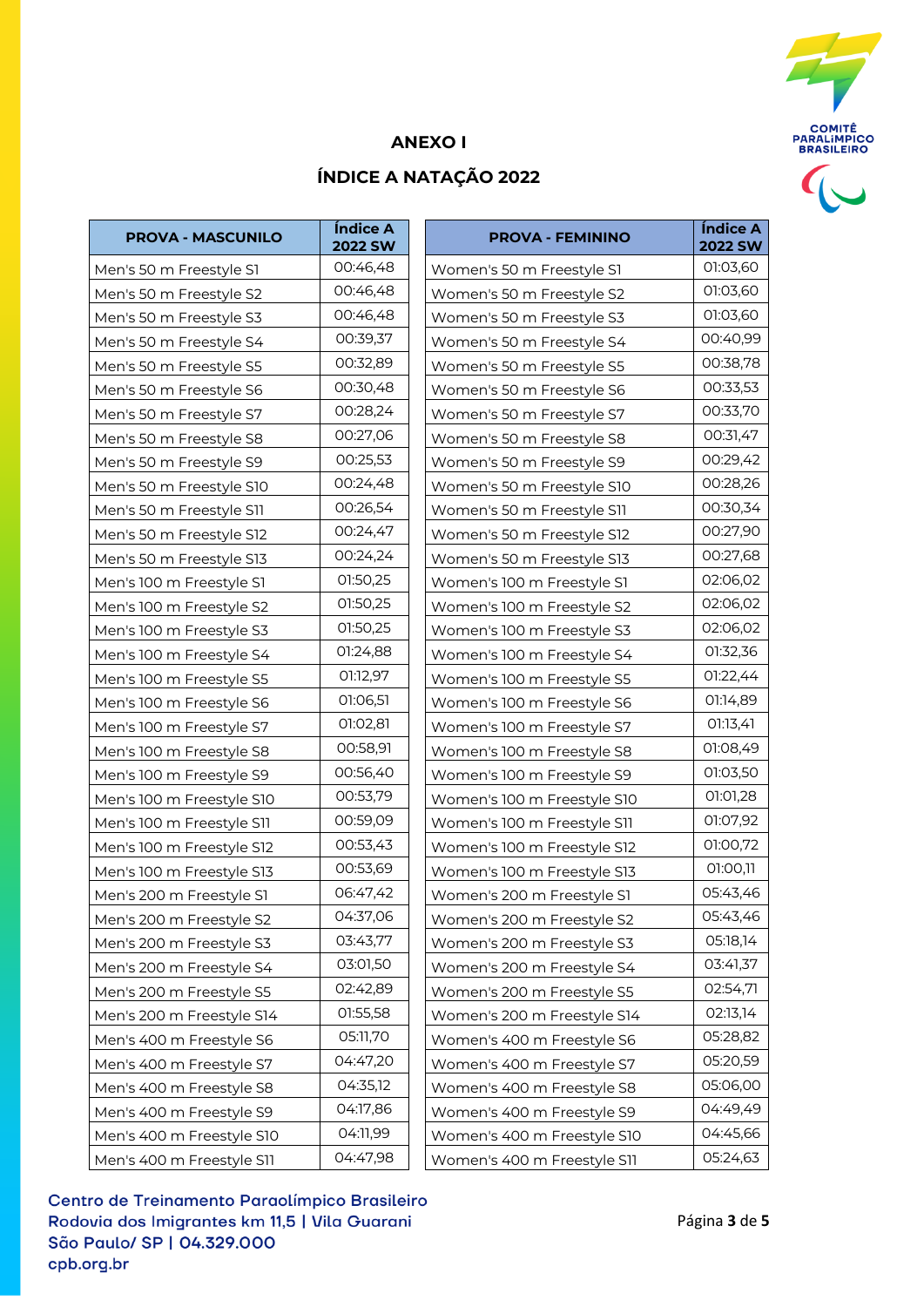| Índice A<br><b>PROVA - MASCUNILO</b><br><b>2022 SW</b>              | <b>PROVA - FEMININO</b>                                      |
|---------------------------------------------------------------------|--------------------------------------------------------------|
| 04:13,87<br>Men's 400 m Freestyle S12                               | Women's 400 m Freestyle S12                                  |
| 04:13,87<br>Men's 400 m Freestyle S13                               | Women's 400 m Freestyle S13                                  |
| 01:27,98<br>Men's 50 m Backstroke S1                                | Women's 50 m Backstroke S1                                   |
| 00:59,31<br>Men's 50 m Backstroke S2                                | Women's 50 m Backstroke S2                                   |
| 00:47,43<br>Men's 50 m Backstroke S3                                | Women's 50 m Backstroke S3                                   |
| 00:44,91<br>Men's 50 m Backstroke S4                                | Women's 50 m Backstroke S4                                   |
| 00:35,99<br>Men's 50 m Backstroke S5                                | Women's 50 m Backstroke S5                                   |
| 03:03,18<br>Men's 100 m Backstroke S1                               | Women's 100 m Backstroke S1                                  |
| 02:10,01<br>Men's 100 m Backstroke S2                               | Women's 100 m Backstroke S2                                  |
| 01:16,51<br>Men's 100 m Backstroke S6                               | Women's 100 m Backstroke S6                                  |
| 01:11,57<br>Men's 100 m Backstroke S7                               | Women's 100 m Backstroke S7                                  |
| 01:09,09<br>Men's 100 m Backstroke S8                               | Women's 100 m Backstroke S8                                  |
| 01:03,20                                                            | Women's 100 m Backstroke S9                                  |
| Men's 100 m Backstroke S9<br>01:01,09<br>Men's 100 m Backstroke S10 | Women's 100 m Backstroke S10                                 |
| 01:10,55                                                            |                                                              |
| Men's 100 m Backstroke S11<br>01:02,16                              | Women's 100 m Backstroke S11                                 |
| Men's 100 m Backstroke S12<br>01:00,59                              | Women's 100 m Backstroke S12<br>Women's 100 m Backstroke S13 |
| Men's 100 m Backstroke S13<br>01:00,86                              |                                                              |
| Men's 100 m Backstroke S14<br>01:04,35                              | Women's 100 m Backstroke S14                                 |
| Men's 50 m Breaststroke SB1<br>01:04,35                             | Women's 50 m Breaststroke SB1                                |
| Men's 50 m Breaststroke SB2<br>00:51,58                             | Women's 50 m Breaststroke SB2                                |
| Men's 50 m Breaststroke SB3<br>01:46,03                             | Women's 50 m Breaststroke SB3                                |
| Men's 100 m Breaststroke SB4<br>01:35,56                            | Women's 100 m Breaststroke SB4                               |
| Men's 100 m Breaststroke SB5                                        | Women's 100 m Breaststroke SB5                               |
| 01:22,98<br>Men's 100 m Breaststroke SB6                            | Women's 100 m Breaststroke SB6                               |
| 01:21,83<br>Men's 100 m Breaststroke SB7                            | Women's 100 m Breaststroke SB7                               |
| 01:10,86<br>Men's 100 m Breaststroke SB8                            | Women's 100 m Breaststroke SB8                               |
| 01:09,78<br>Men's 100 m Breaststroke SB9                            | Women's 100 m Breaststroke SB9                               |
| 01:16,37<br>Men's 100 m Breaststroke SB11                           | Women's 100 m Breaststroke SB11                              |
| 01:09,31<br>Men's 100 m Breaststroke SB12                           | Women's 100 m Breaststroke SB12                              |
| 01:05,97<br>Men's 100 m Breaststroke SB13                           | Women's 100 m Breaststroke SB13                              |
| 01:06,73<br>Men's 100 m Breaststroke SB14                           | Women's 100 m Breaststroke SB14                              |
| 00:35,27<br>Men's 50 m Butterfly S2                                 | Women's 50 m Butterfly S2                                    |
| 00:35,27<br>Men's 50 m Butterfly S3                                 | Women's 50 m Butterfly S3                                    |
| 00:35,27<br>Men's 50 m Butterfly S4                                 | Women's 50 m Butterfly S4                                    |
| 00:35,27<br>Men's 50 m Butterfly S5                                 | Women's 50 m Butterfly S5                                    |
| 00:32,45<br>Men's 50 m Butterfly S6                                 | Women's 50 m Butterfly S6                                    |
| 00:30,27<br>Men's 50 m Butterfly S7                                 | Women's 50 m Butterfly S7                                    |
| 01:03,20<br>Men's 100 m Butterfly S8                                | Women's 100 m Butterfly S8                                   |
| 01:00,97<br>Men's 100 m Butterfly S9                                | Women's 100 m Butterfly S9                                   |
| 00:58,44<br>Men's 100 m Butterfly S10                               | Women's 100 m Butterfly S10                                  |
| 01:05,97<br>Men's 100 m Butterfly S11                               | Women's 100 m Butterfly S11                                  |
| 00:58,98<br>Men's 100 m Butterfly S12                               | Women's 100 m Butterfly S12                                  |
| 00:58,15<br>Men's 100 m Butterfly S13                               | Women's 100 m Butterfly S13                                  |